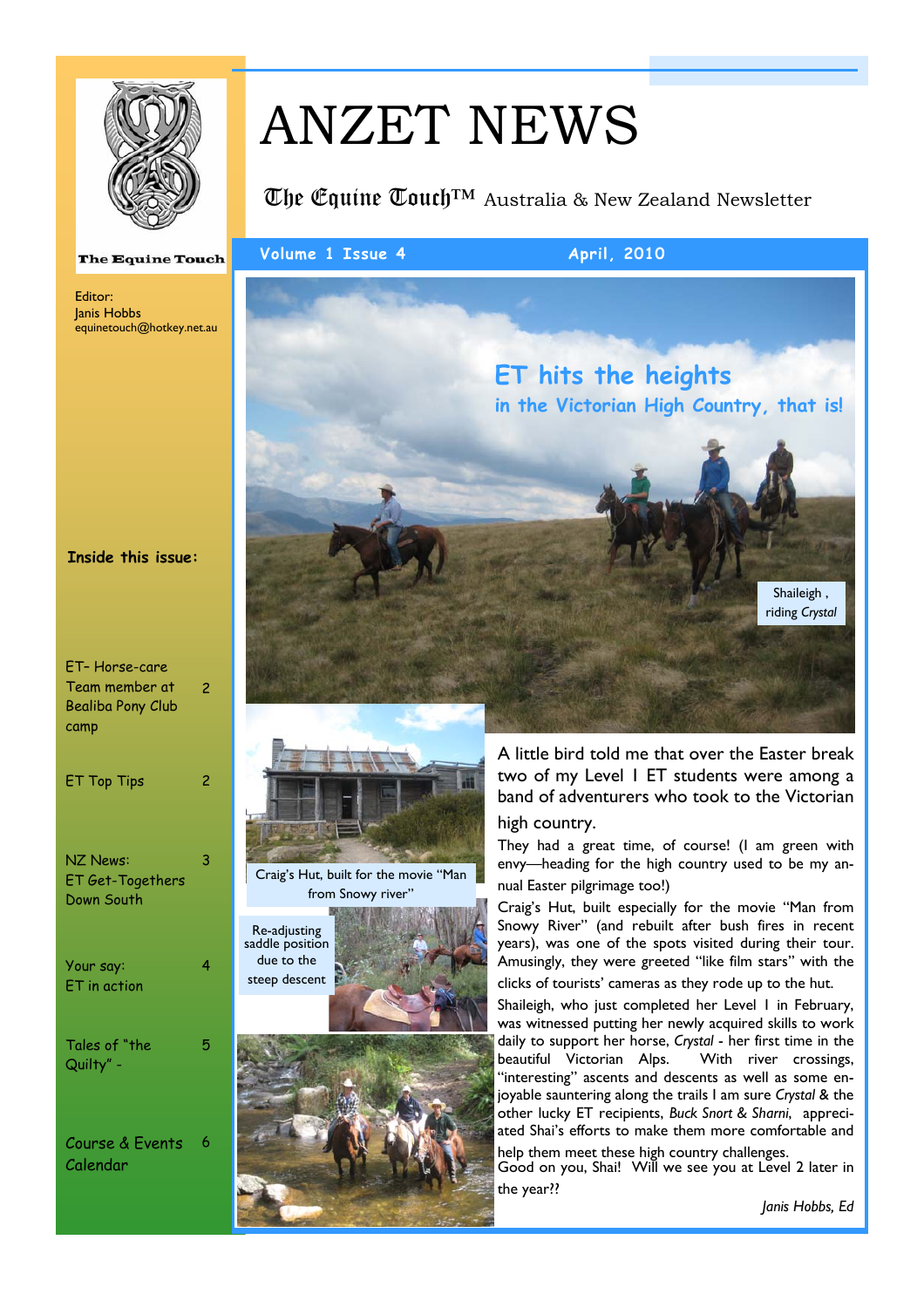#### **Volume 1 Issue 4 Page 2**

## **Equine Touch – Horse-care Team member at Bealiba Pony Club Horsemanship Camp**







**"ET Top Tips"** will feature a tip every issue as something you can focus on to improve or maintain your ET skills. These will be reminders of items you probably heard and saw during a course. *Janis Hobbs*



# 10 Just like when you participate in exertion which is out of the ordinary for you, your "paddock-ornament" horse is likely to feel sore if suddenly asked to do a lot more exercise than usual. For example if your old reliable pony is pulled out of retirement for the weekend pony club camp involving jumping it is likely to need some gentle work on the hamstrings or shoulders after the body balance. It is better to build up the exercise gradually over time using ET as a way to help with recovery from the regular & increasing demands of exercise.

Congratulations to Bealiba Pony Club District Commissioner, Faye Barnett*,* who is renowned for coming up with entertaining & inspiring themes for their pony club camps.

This school holidays the theme was "horsemanship" and the first of the three days at camp was devoted to unmounted activities. Camp participants were encouraged to participate in an educational day at which several horse care practitioners had been invited to attend to work on horses and talk to the club members.

Representing Equine Touch, I was delighted to be involved and to begin the day's activities with a talk & ET demonstration. The group listened attentively and a couple of simulations helped the young participants relate to how their horse may feel with feet problems or illfitting saddles and realize how feeling uncomfortable or in pain may make it harder for their horses & ponies to be the best pony club partners they can be.

Also making their services available were farrier/trimmer Tony Blanchard & his two apprentices, a saddle fitter, Peter O'Brien and an equine dentist, Darryn Lynch. Many took advantage of this day to have their horses attended to or simply to watch, listen & learn.

All in all it was a wonderful introduction to a holistic approach to the horse for many of the young pony clubbers and their families; an opportunity to promote the idea of the caring horse owner needing to work with a **team** of horse care practitioners to help their equine partner be well prepared for the tasks they are asked to perform.

*Janis Hobbs, Instructor & Practitioner* 

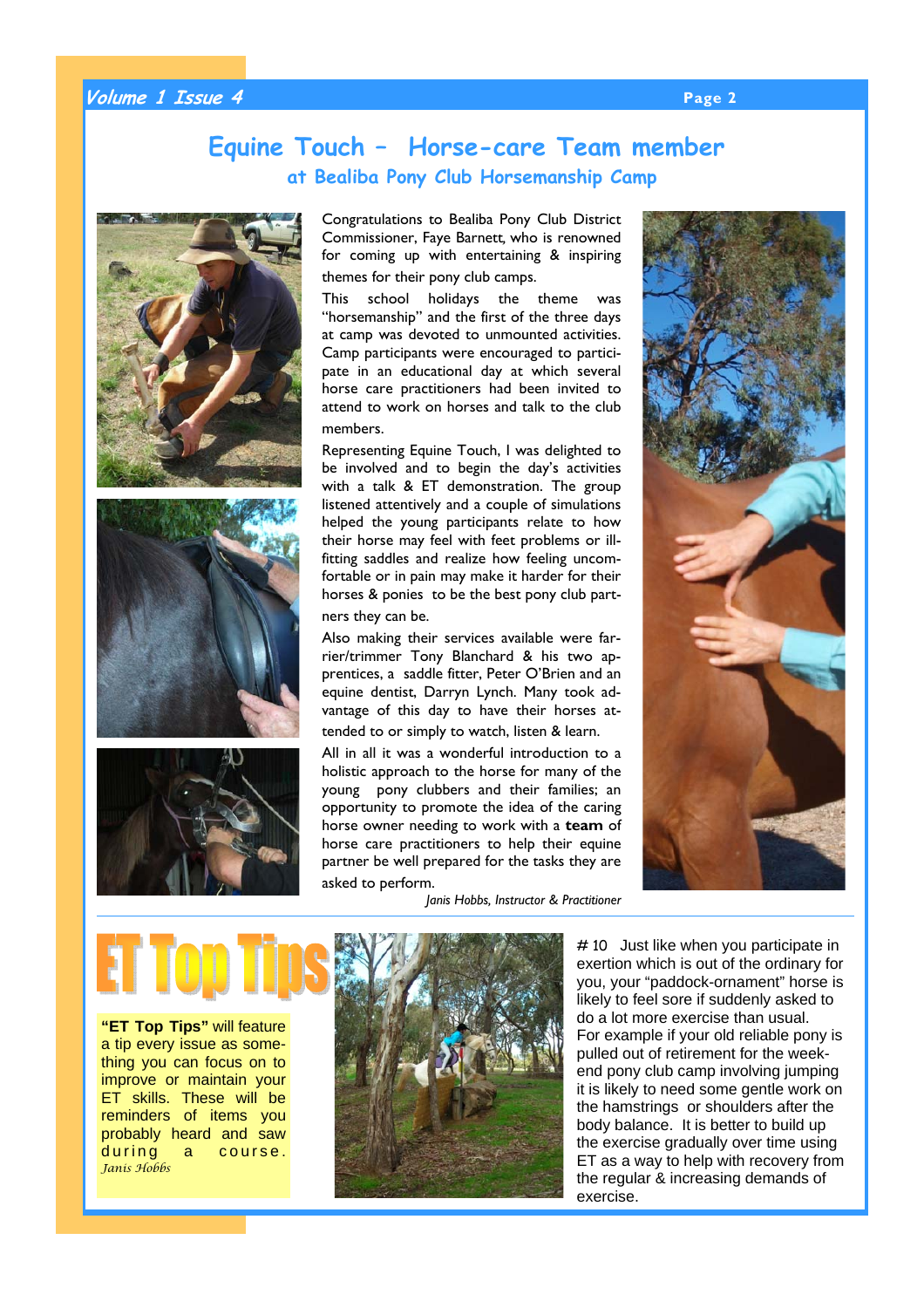#### **The Equine Touch™ - Australia & New Zealand Newsletter Page 3**

## **NZ News**

**Our Equine Touch Get-togethers**

Since we completed our ET Level 3 Course in December last year, some local students and I from around the Dunedin/South Otago area have been having semi-regular get-togethers. We have had these about every 4 weeks, at a different place each time, to enable us to "get our hands on" a variety of horses and ponies with different problems. So far we have managed to work on a variety of breeds of horses ranging in height from 10 – 16.2hh, and in age from 2 – 26 years, which has been really helpful. Unfortunately due to everyone's busy schedules we have not all been able to be there each time, but there has always been at least two of us. It has been helpful catching up to find out about interesting cases we have all been working on, to go over moves we are not sure about, and to compare our findings for the same horses. I would encourage other students out there to get in touch with other local Equine Touch students and give these "ET Get-togethers" a go.

Have also attached two photos of horses we have been working on, the wee one is Honey and the big sway backed boy is Barney.

*Sarah Drummond, Level 3* 

*Well done, Sarah & friends! Would love to see more of this mutual support for continued learning developing in other groups/locations. Janis, Ed* 



## **Equine Dissection Clinic 3-Days with Ivana Ruddock, MVDr**



*An educational opportunity not to be missed!* 

Grab this opportunity to study with Ivana Ruddock, Co-Founder of The Equine Touch! Book your place on this clinic without delay.

#### **Dates: 30 April—2 May, 2010**

 **Course Fee: NZ\$800 Venue: Lincoln Universtiy, Christchurch, NZ Course Coordinator: Janice Clyma Mob: 0274 347 090 Email: janice.clyma@xtra.co.nz** 

Next Issue—

Janice Clyma, "high on a hill" over Nelson, South Island, NZ

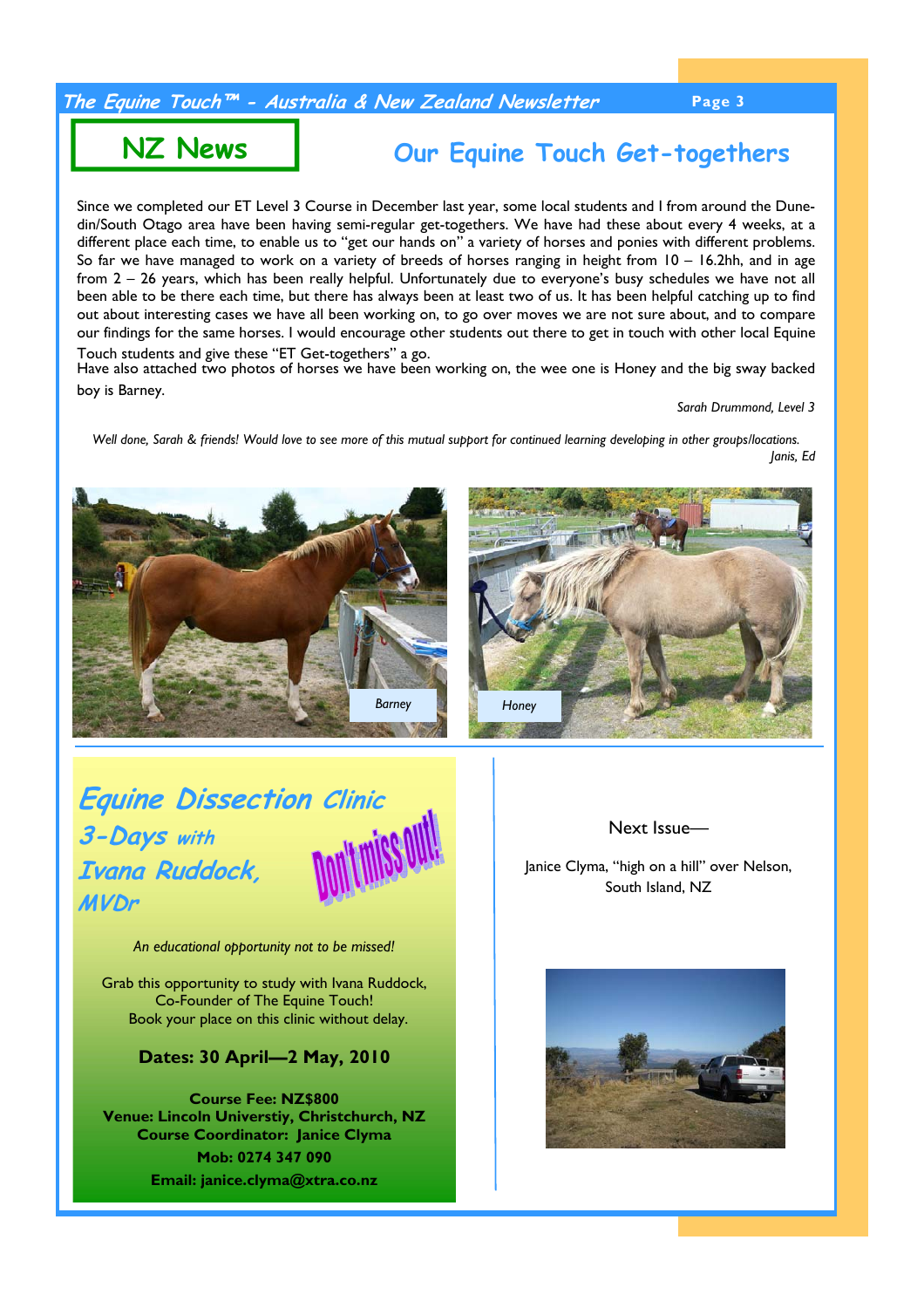#### **Page 4 The Equine Touch™ - Australia & New Zealand Newsletter**

## **Your Say:** More ET in Action

#### **Endurance training**

I use ET in my prep and training for endurance to maintain a high level of suppleness and flexibility. I find that the horse is in a better frame of mind and more willing to work at better paces. Also it has less injury times. I love to see the horse enjoying the ET work after he has given his best to me in training or at a ride. The two go hand in hand and best thing is that *I am doing it for my own horses*, not getting some other person in to give my horses the love of ET.

*Tracy John, Level 3*





Email your story & photo to Janis by 15th of each month to equinetouch@hotkey.net.au

#### **Camp-drafting**

Speaking to Nic at "The Rock", NSW camp-draft event another success story of ET in action came to light. Currently she is camp-drafting with a "new" horse called "Hitman" who came to her with an injury resulting from the heavy demands of cutting training. He had been given up as no good and was going to be "sacked" after 18 months in the paddock, too sore to use, unfit, unsound & unrideable. Nic has had him in work for 6-8 weeks now. He gets a maintenance ET session a couple of days before the event and on Monday or Tuesday he gets a follow-up ET session and herbs\* as part of his rehabilitation from the exertions of the weekend. Occasionally she does a bit of cross-training, varying his exercise, by doing something like "taking him up the bush". Happy to report he is now camp-drafting beautifully.

\**Nicole Heenan is a Level 3 ET student, and has a practice as an herbalist for horses & humans in Albury–Wodonga.* 



Then, the gate to the arena is opened and the task is to run the beast around the "pegs" in the prescribed order.

**Jock & Ivana Ruddock will be heading to the northern hemisphere in May & will be back in Australia & New Zealand**  later in the year. See schedule www.theequinetouch.com

| November 12-15          | Level 3                                | <b>TBC</b> Victoria |
|-------------------------|----------------------------------------|---------------------|
| November 12-14          | Level 4                                | <b>TBC</b> Victoria |
| November 18-21,<br>2010 | <b>EQUITANA</b><br><b>ASIA PACIFIC</b> | Melbourne, Victoria |
| December 2010           | VHT                                    | TBC                 |

For bookings or information contact Susan Wyatt 0416 274 276 naturalsavvy@iprimus.com.au